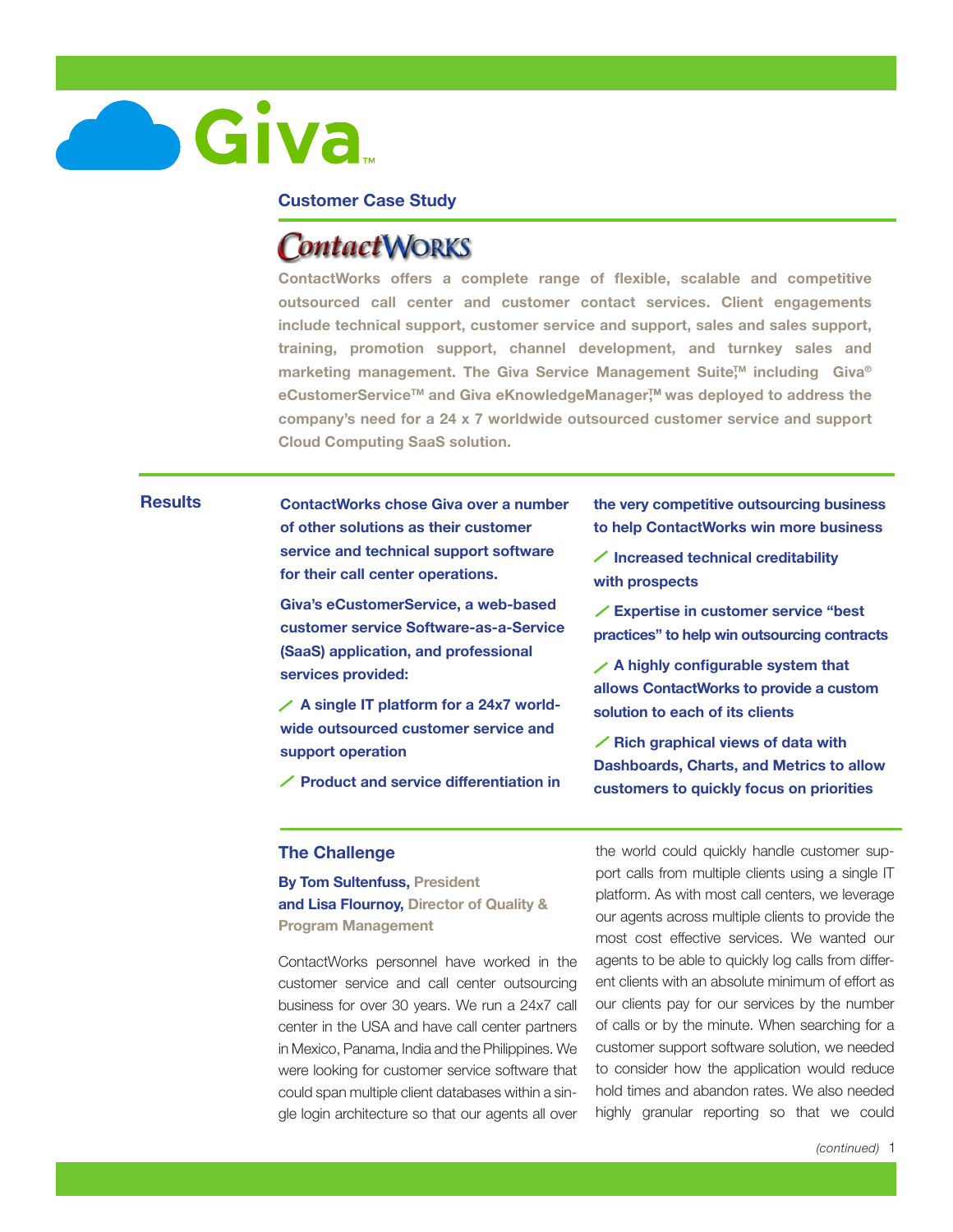

## **Customer Case Study**

**"In the end, we determined that Giva is a superior product for its Dashboards, Reports and easy customization and brings much value in ease of use and rapid deployment."** 

**"Giva worked closely with our business development team to teach us how to customize Giva which helped us win new outsourcing contracts."** prepare monthly reports for each client quickly, efficiently, and in the most cost-effective manner. Since some service requests are escalated directly to our clients, we needed a support solution that could easily be accessed anywhere in the world without having to purchase, install, configure and maintain our own IT hardware and software infrastructure.

# **The Solution**

We started working with Giva in 2007 to understand their customer service and call center support products. Often our clients look to us for recommendations for "best in class" customer service applications, so we consistently maintain an expert understanding of the current industry offerings. In addition to Giva, we evaluated a number of alternatives in the customer service and support software market including RightNow® Technologies, Front Range Solutions CRM & HEAT,® Salesforce.com® CRM Customer Service, Parature® Customer Service and Numara Footprints® and Track It!®. In the end, we determined that Giva is a superior product for its Dashboards, Reports and easy customization and brings much value in ease of use and rapid deployment.

Most of the other customer support software alternatives were more suited for a single company supporting a group of related customers, whereas Giva naturally supports the need to support multiple clients. Through configuring the Giva call center software for many prospects, we learned that Giva is extremely customizable and easy to use for a Cloud Computing Software-asa-Service (SaaS) approach, as compared to all the other SaaS and client/server vendors. These qualities really set Giva apart.

Further, all of the other customer support and call center software applications lacked in their ability to easily and quickly analyze and present the large amounts of granular data we need for our reporting. With Giva, we could report on the data in the ways our clients and also our internal operations needed to report.

Lastly, as a concerned and dedicated business partner, Giva worked closely with our business development team to teach us how to customize Giva which helped us win new outsourcing contracts.

#### **Results**

Giva is more of a business partner than just a software vendor and is an expert on customer service "best practices." We work jointly with them to collaborate and understand the requirements of our customers and prepare demonstrations and proofs of concept to solve business problems. Since we provide outsourced call center services, our customers expect a lot of personal attention. Giva provides us with expertise, and outstanding service and support, which helps us keep our customers very satisfied.

We have call center partners all over the world that enable us to share call volume. Any of our customer support agents can log into Giva's SaaS based Cloud Computing platform from anywhere in the world and access the call center software. In addition, client personnel can log into Giva's application and handle calls that are escalated to them and monitor our work using Giva's Dashboards, Charts and Metrics. They can also run customized reports of their own design, which saves them money and us labor hours.